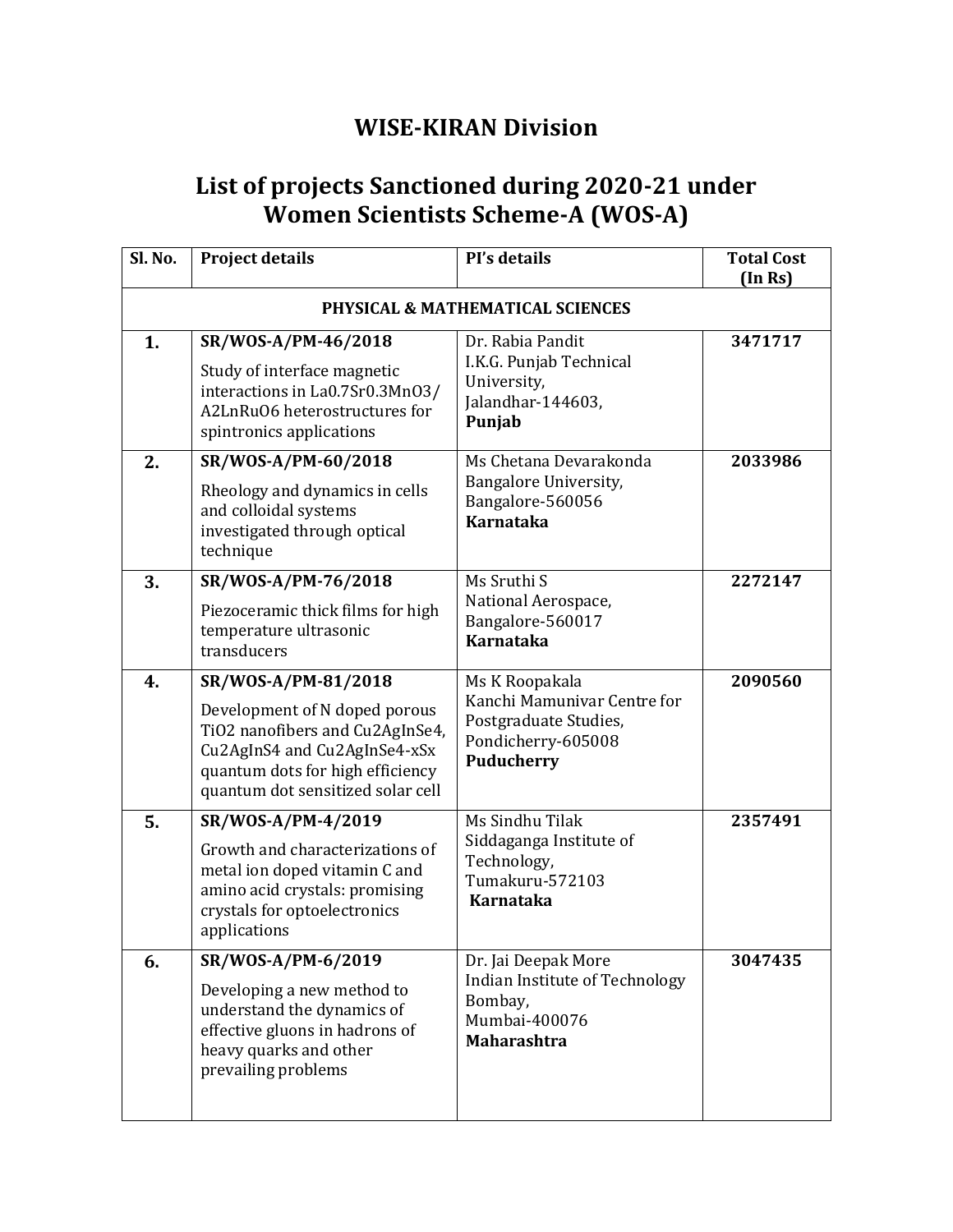| 7.  | SR/WOS-A/PM-10/2019                                                                                                                             | Dr. Paramita Deb                                                                                                           | 2464500 |
|-----|-------------------------------------------------------------------------------------------------------------------------------------------------|----------------------------------------------------------------------------------------------------------------------------|---------|
|     | Investigation of strongly<br>interacting matter through<br>effective model                                                                      | Indian Institute of Technology<br><b>Bombay</b><br>Mumbai-400076 Maharashtra                                               |         |
| 8.  | SR/WOS-A/PM-11/2019                                                                                                                             | Chaitali Vishwas Jagtap                                                                                                    | 2641248 |
|     | Chemical Synthesis and<br>fabrication of titania based<br>photoelectrode towards energy<br>Harvesting application                               | Savitribai Phule Pune<br>University,<br>Pune-411007<br><b>Maharashtra</b>                                                  |         |
| 9.  | SR/WOS-A/PM-13/2019                                                                                                                             | Ms. Bhakti M Kshirsagar                                                                                                    | 2959038 |
|     | ab-initio Density functional<br>theory based investigations on<br>some perovskites                                                              | Savitribai Phule Pune<br>University,<br>Pune-411007 Maharashtra                                                            |         |
| 10. | SR/WOS-A/PM-14/2019                                                                                                                             | Dr. Madhulika Mehrotra                                                                                                     | 3118129 |
|     | Quantitative analysis of patient-<br>specific internal dosimetry using<br>molecular imaging tools and<br>softwares for radionuclide<br>therapy  | Sanjay Gandhi Post Graduate<br><b>Institute of Medical Sciences</b><br>(SGPGIMS)<br>Lucknow-226014<br><b>Uttar Pradesh</b> |         |
| 11. | SR/WOS-A/PM-17/2019                                                                                                                             | Dr. Margarita Safonova                                                                                                     | 2408400 |
|     | Theoretical and observational<br>aspects of habitable exoplanets<br>studies                                                                     | Indian Institute of<br>Astrophysics<br>Bangalore-560034 Karnataka                                                          |         |
| 12. | SR/WOS-A/PM-18/2019                                                                                                                             | Dr. Bhavana N Joshi                                                                                                        | 3700797 |
|     | Designing metal organic<br>framework / carbon nanofiber<br>freestanding composites with<br>large surface area for sustainable<br>energy storage | National Chemical Laboratory,<br>Pune-411008<br><b>Maharashtra</b>                                                         |         |
| 13. | SR/WOS-A/PM-22/2019                                                                                                                             | Dr. Mani A                                                                                                                 | 2947536 |
|     | Advanced granular rough<br>methods in action on big and<br>small data                                                                           | Indian Statistical Institute, 203,<br>B.T. Road<br>Kolkata-700108<br><b>West Bengal</b>                                    |         |
| 14. | SR/WOS-A/PM-23/2019                                                                                                                             | Dr. Pooja Seth                                                                                                             | 3327156 |
|     | Development of highly sensitive<br>tissue equivalent next generation<br>TL/OSL phosphor                                                         | Guru Gobind Singh<br>Indraprastha University,<br>New Delhi-110078 Delhi                                                    |         |
| 15. | SR/WOS-A/PM-30/2019                                                                                                                             | Dr. Mamta Aggarwal<br>University of Mumbai,                                                                                | 2435400 |
|     | Structural dynamics of light,<br>medium, heavy and superheavy<br>nuclei in ground as well as                                                    | Mumbai-400098<br><b>Maharashtra</b>                                                                                        |         |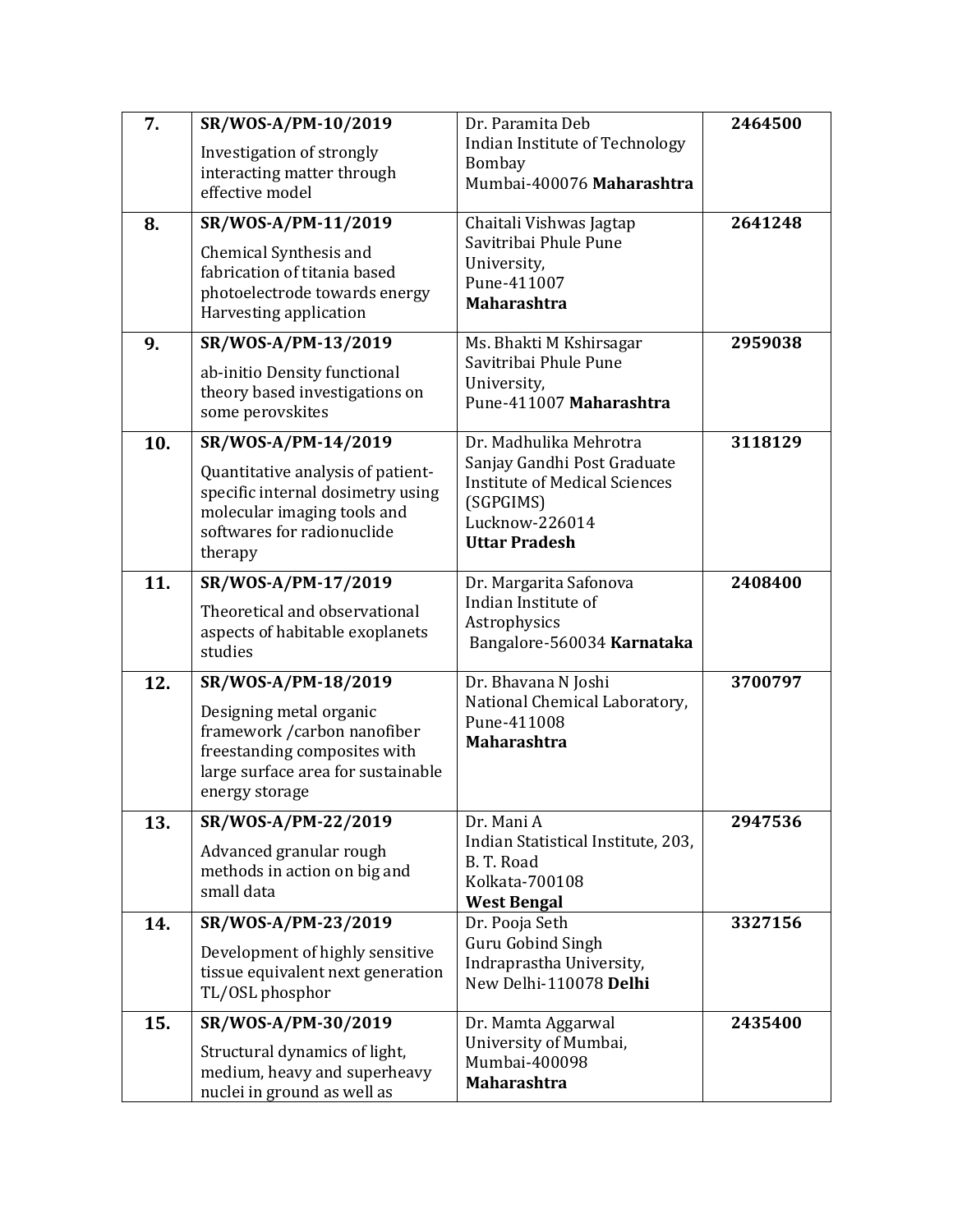|     | excited states                                                                                                                                                                                |                                                                                                                      |         |
|-----|-----------------------------------------------------------------------------------------------------------------------------------------------------------------------------------------------|----------------------------------------------------------------------------------------------------------------------|---------|
| 16. | SR/WOS-A/PM-34/2019<br>Stability analysis of nonlinear<br>fractional differential equations<br>from control theoretic aspect                                                                  | Ms. Kausika Chellamuthu<br>Bharathiar University,<br>Coimbatore-641046<br><b>Tamil Nadu</b>                          | 2010355 |
| 17. | SR/WOS-A/PM-37/2019<br><b>Estimation of risk measures</b>                                                                                                                                     | Dr. Suparna Biswas<br><b>Indian Statistical Institute</b><br>Bangalore,<br>Bangalore-560059<br><b>Karnataka</b>      | 2924416 |
| 18. | SR/WOS-A/PM-42/2019<br>Laser driven particle acceleration                                                                                                                                     | Dr. Monika Singh<br>Indian Institute of Technology<br>Delhi<br>New Delhi-110016<br><b>Delhi</b>                      | 3031100 |
| 19. | SR/WOS-A/PM-46/2019<br>Synthesis and characterization of<br>Aquasome nanoparticles<br>incorporated with indigenous<br>siddha drug and growth factors<br>for bone regeneration<br>applications | Dr. P. Michael Sl Shanthi<br>Bharathidasan University,<br>Tiruchirappalli-620024<br><b>Tamil Nadu</b>                | 2882000 |
| 20. | SR/WOS-A/PM-47/2019<br>Tuning properties of carbon<br>based nanocomposite for device<br>applications                                                                                          | Dr. Ritu Vishnoi<br>Malaviya National Institute of<br>Technology<br>Jaipur-302017<br>Rajasthan                       | 2619000 |
| 21. | SR/WOS-A/PM-52/2019<br>Thermoelectric transport in<br>presence of time-dependent<br>perturbations                                                                                             | Dr. Debashree Chowdhury<br>Indian Institute of Technology,<br>Roorkee-247667<br><b>Uttrakhand</b>                    | 2378100 |
| 22. | SR/WOS-A/PM-53/2019<br>Computational design of low-<br>dimensional energy materials for<br>solar cells and optoelectronics                                                                    | Dr. Anu Bala<br>Shiv Nadar University, NH-91,<br>Tehsil Dadri,<br>Gautam Buddha Nagar-201314<br><b>Uttar Pradesh</b> | 2968240 |
| 23. | SR/WOS-A/PM-54/2019<br>Fabrication and electrochemical<br>performance of flexible lithium<br>ion rechargeable cell                                                                            | Dr. Sarmistha Basu Majumder<br>Indian Institute of Technology<br>Kharagpur<br>Kharagpur-721302<br><b>West Bengal</b> | 3145122 |
| 24. | SR/WOS-A/PM-55/2019<br>Molecular coherence and atomic<br>polarization effects in<br>bremsstrahlung pradiation<br>processes in low-energy electron                                             | Dr. Namita Yadav<br>Banaras Hindu University,<br>Varanasi-221005<br><b>Uttar Pradesh</b>                             | 3560544 |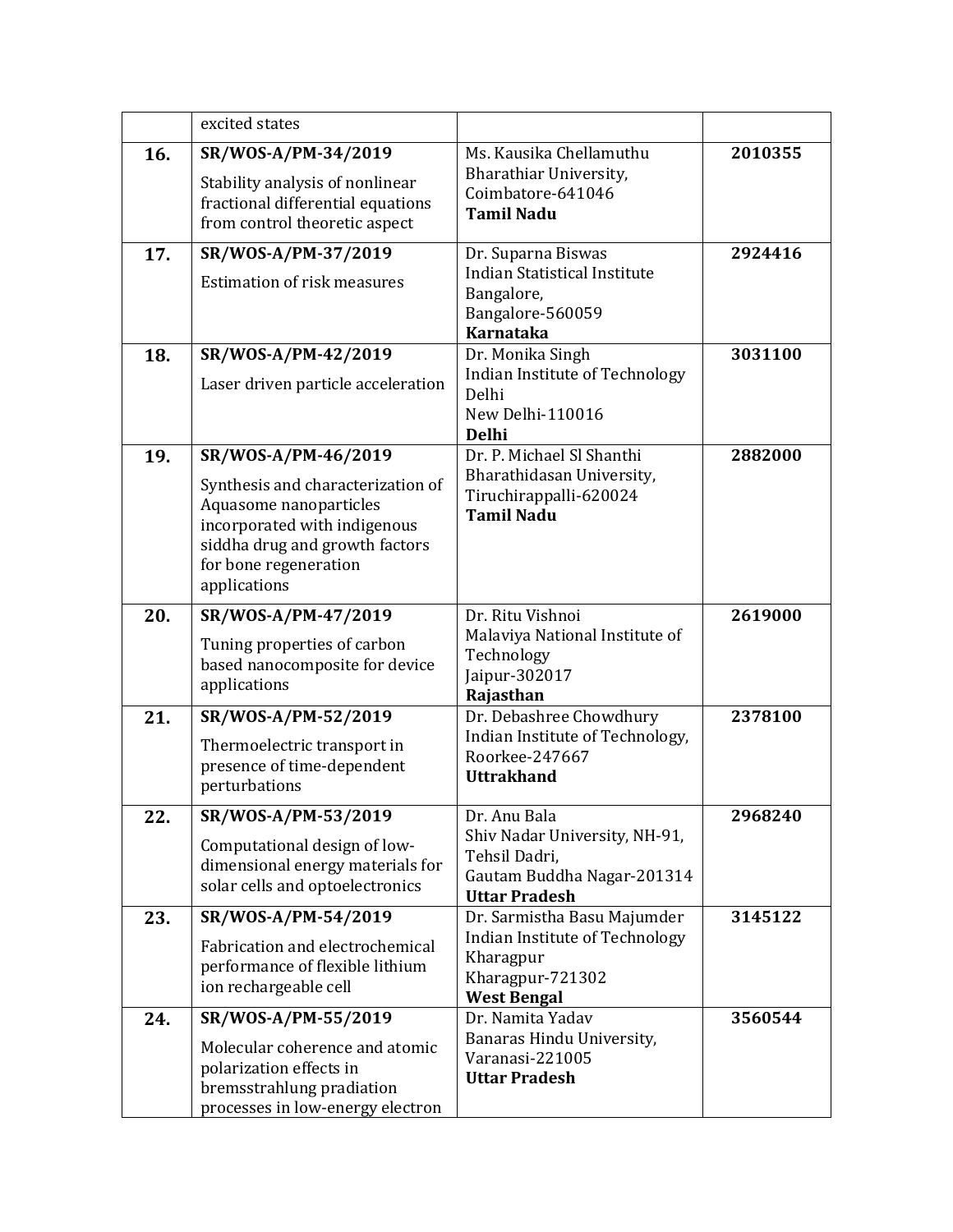|     | scattering with atoms and simple<br>diatomic molecules                                                                                                                           |                                                                                                                                       |         |
|-----|----------------------------------------------------------------------------------------------------------------------------------------------------------------------------------|---------------------------------------------------------------------------------------------------------------------------------------|---------|
| 25. | SR/WOS-A/PM-56/2019<br>Development of metal oxide<br>based green energy source<br>hydroelectric cell                                                                             | Dr. Jyoti Shah<br>National Physical Laboratory,<br>Dr. K. S. Krishnan Road<br>New Delhi-110012 Delhi                                  | 3489934 |
| 26. | SR/WOS-A/PM-58/2019<br>Some current problems in<br>nonlinear and plasma physics                                                                                                  | Dr. Anjana Sinha<br>University of Calcutta,<br>Kolkata-700009<br><b>West Bengal</b>                                                   | 2950776 |
| 27. | SR/WOS-A/PM-59/2019<br>Spin correlation spectroscopy<br>and its applications in atomic<br>systems                                                                                | Dr. Sanjukta Roy<br>Raman Research Institute<br>Bengaluru-560080<br><b>Karnataka</b>                                                  | 3753216 |
| 28. | SR/WOS-A/PM-61/2019<br>Physical and mathematical<br>modelling of microtubule-cortex<br>interaction and the dynamics of<br>the mitotic spindle during<br>eukaryotic cell division | Dr. Bindu Sindhunivas<br>Govindan<br>Indian Institute of Technology<br>Madras<br>Chennai-600036<br><b>Tamil Nadu</b>                  | 2365040 |
| 29. | DST/WOS-A/PM-64/2019<br>Supersymmetric quantum<br>mechanics and Riemann<br>hypothesis                                                                                            | Dr. Pushpa Kalauni<br>Indian Institute of Space<br>Science and Technology (IIST),<br>Valiamala,<br>Trivandrum-695547<br><b>Kerala</b> | 2965118 |
| 30. | DST/WOS-A/PM-66/2019<br>swift heavy ion induced<br>enhancement of magnetoelectric<br>coupling in rare earth doped<br>multiferroic films                                          | Ms Jisna Rahman<br>Farook Collge, P.O. Farook<br>College, Calicut,<br>Kozhikode-673014<br><b>Kerala</b>                               | 2061402 |
| 31. | DST/WOS-A/PM-69/2019<br>Design of qubits using defects in<br>materials for quantum Computers                                                                                     | Dr. Swanti Satsangi Gupta<br>Indian Institute of Science,<br>Bangalore-560012<br><b>Karnataka</b>                                     | 3472416 |
| 32. | DST/WOS-A/PM-72/2019<br>Self powered breath analyzer<br>cum e-skin for potential health<br>monitoring based on<br>piezoelectric                                                  | Ms. Amruta Dheeraj Bang<br><b>Center for Materials for</b><br>Electronics Technology,<br>Pune-411008 Maharashtra                      | 2868048 |
| 33. | DST/WOS-A/PM-73/2019<br>Development of high efficient<br>cost effective eco-friendly organic<br>thermoelectric generators by                                                     | Ms Shilpa Maity<br>Jadavpur University, 188 Raja<br>S.C Mullick Road<br>Kolkata-700032<br><b>West Bengal</b>                          | 1958947 |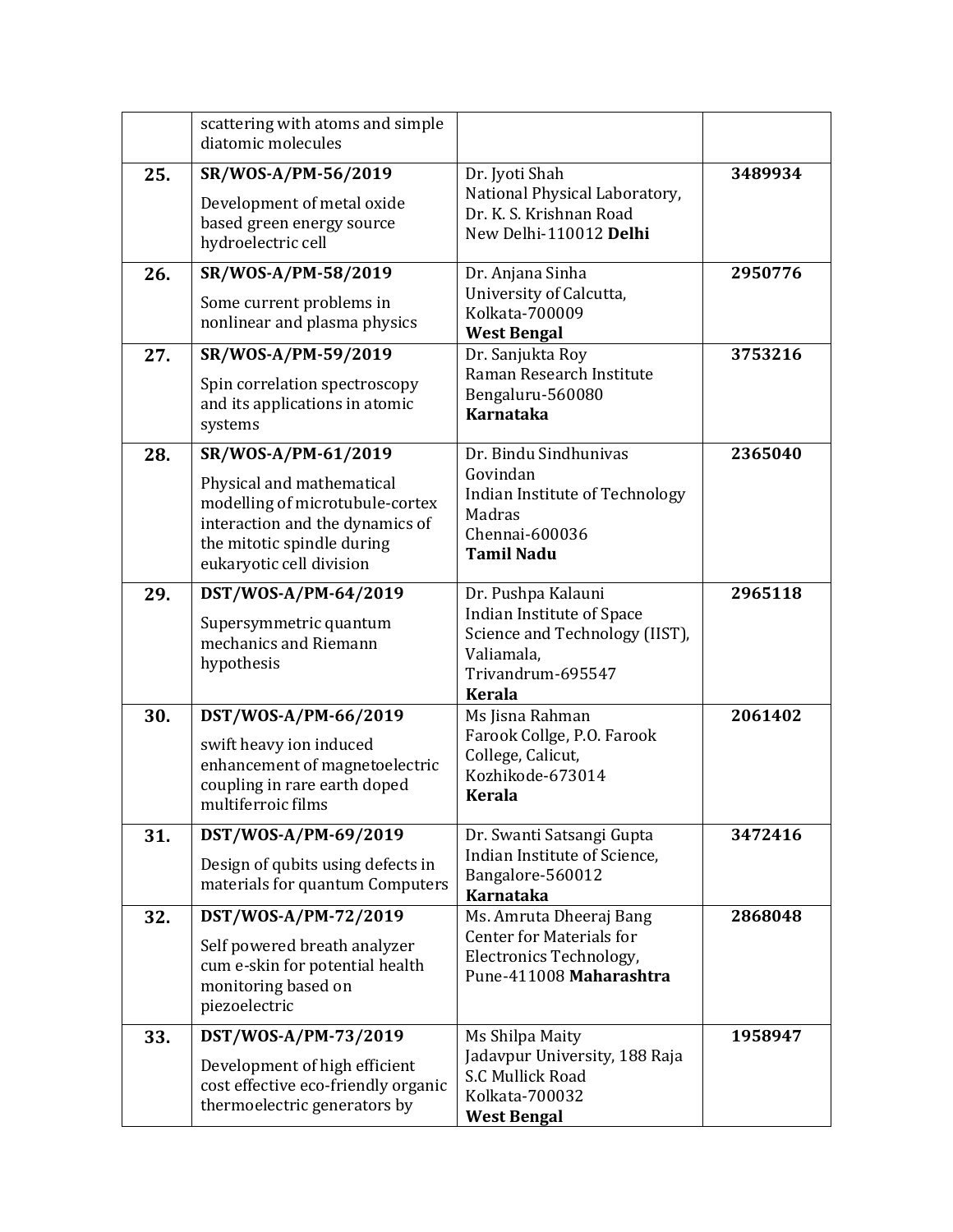|     | using polymer-nanoparticle<br>composites                                                                                        |                                                                                                                 |         |
|-----|---------------------------------------------------------------------------------------------------------------------------------|-----------------------------------------------------------------------------------------------------------------|---------|
| 34. | DST/WOS-A/PM-77/2019                                                                                                            | Dr. Jyoti Sharma                                                                                                | 3607588 |
|     | Heusler alloys: A promising class<br>of materials with multifunctional<br>topological properties and<br>spintronic applications | Indian Institute of Technology<br>Bobmay, Powai,<br>Mumbai-400076<br><b>Maharashtra</b>                         |         |
| 35. | DST/WOS-A/PM-76/2019                                                                                                            | Dr. Sushma Palimar                                                                                              | 2924845 |
|     | Some recent applications of<br>bombeiri-vinogradov theorem in<br>function field                                                 | <b>Indian Institute of Science</b><br>Bangalore-560012<br><b>Karnataka</b>                                      |         |
| 36. | DST/WOS-A/PM-78/2019                                                                                                            | Dr. Uzma Parveen Khwaja                                                                                         | 3424522 |
|     | Photoelectrode development for<br>photoelectrochemical water<br>splitting using 3D- (Mo,W)S2<br>/graphene oxide (GO) aerogels   | Husain Bangi<br>Punyashlok Ahilyadevi Holkar,<br>Solapur University,<br>Solapur-413255<br><b>Maharashtra</b>    |         |
| 37. | DST/WOS-A/PM-80/2019                                                                                                            | Dr. Sudeshna Bhushan                                                                                            | 3240216 |
|     | Solid-state energy storage<br>devices with chemically tailored<br>metal oxide/carbon<br>nanocomposites                          | Thombare<br>Indian Institute of Technology<br>Bobmay, Powai,<br>Mumbai-400076<br><b>Maharashtra</b>             |         |
| 38. | DST/WOS-A/PM-82/2019                                                                                                            | Ms Yugam Bharti                                                                                                 | 1921907 |
|     | Modelling of nanowire-composite<br>networks using percolation<br>theory with its application in<br>transparent electrodes       | <b>Guru Gobind Singh</b><br>Indraprastha University,<br>Sector-16C, Dwarka,<br>New Delhi-110078<br><b>Delhi</b> |         |
|     |                                                                                                                                 | <b>CHEMICAL SCIENCES</b>                                                                                        |         |
| 39. | SR/WOS-A/CS-85/2018<br>Functionalized transition metal<br>catalysts for cross coupling<br>reactions                             | Ms Seema Pandurang<br>Padmabhushan<br>Dr.Vasantraodada Patil College<br>Sangli-416312<br>Maharashtra            | 2117808 |
| 40. | SR/WOS-A/CS-104/2018                                                                                                            | Dr. Santhisudha Sarva                                                                                           | 3062072 |
|     | Design, synthesis and bio-assay of<br>organophosphorus compounds                                                                | Sri Venkateswara University,<br>Tirupati-517502<br><b>Andhra Pradesh</b>                                        |         |
| 41. | SR/WOS-A/CS-2/2019                                                                                                              | Dr. Pannala Padmaja                                                                                             | 3731600 |
|     | Design, synthesis and biological<br>evaluation of new small drug like<br>$\alpha$ -glucosidase inhibitors as                    | Indian Institute of Chemical<br>Technology<br>Hyderabad-500007<br>Telangana                                     |         |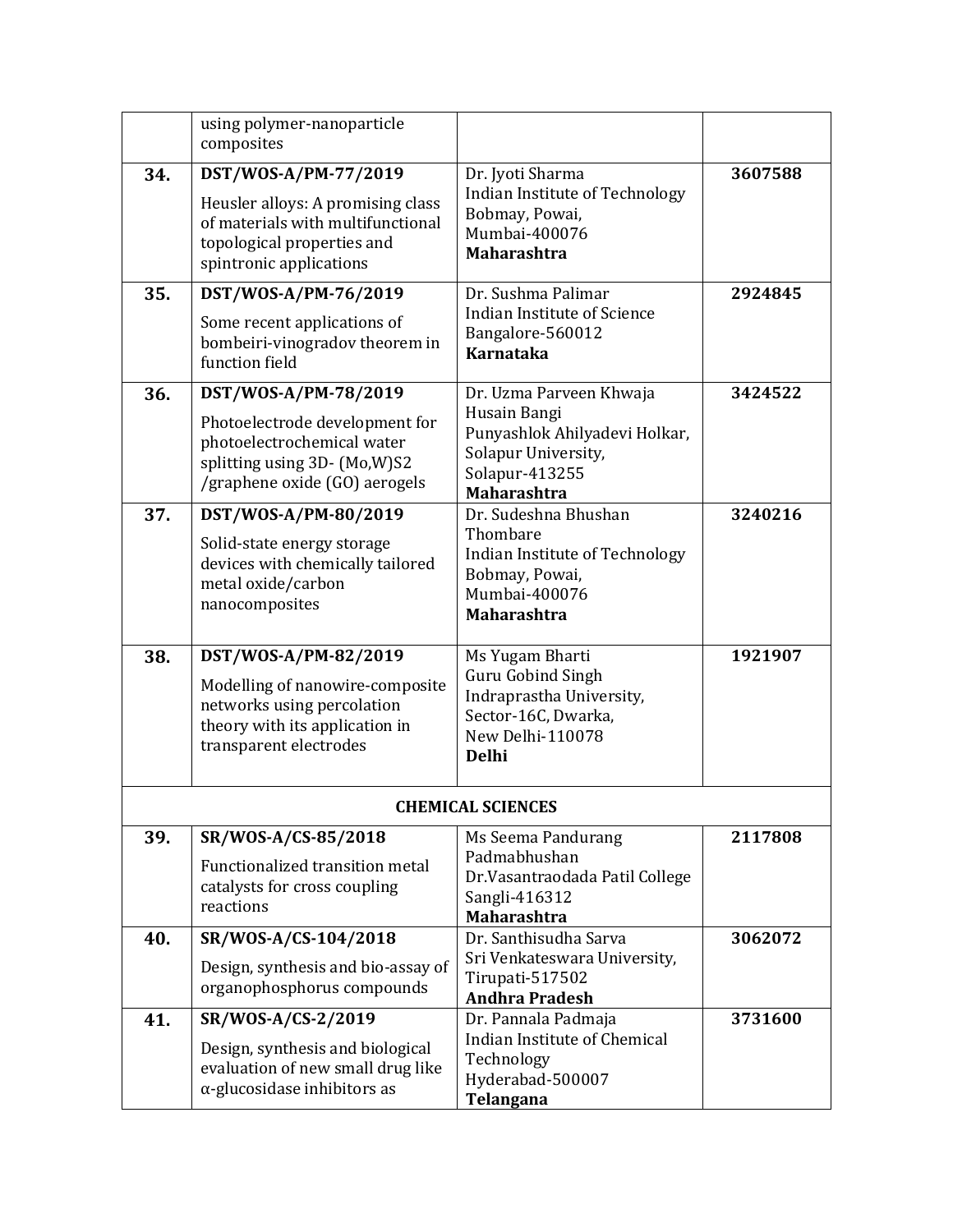|     | potential anti-diabetic oral agents                                                                                                                                                                                                               |                                                                                                                                         |         |
|-----|---------------------------------------------------------------------------------------------------------------------------------------------------------------------------------------------------------------------------------------------------|-----------------------------------------------------------------------------------------------------------------------------------------|---------|
| 42. | SR/WOS-A/CS-6/2019<br>Design and synthesis of novel<br>pincer- and tripodal-type cyclic<br>(alkyl)(amino)carbenes and their<br>applications                                                                                                       | Dr. Shilpi Misra<br>Indian Institute of Technology<br>Indore<br>Indore-453552,<br><b>Madhya Pradesh</b>                                 | 2776280 |
| 43. | SR/WOS-A/CS-7/2019<br>Pharmaceutical co-crystals of<br>some anticancer agents: A step<br>towards improved medicine                                                                                                                                | Ms Divya Pandit<br>Panjab University,<br>Chandigarh-160019<br>Chandigarh                                                                | 2697451 |
| 44. | SR/WOS-A/CS-9/2019<br>Development of affordable<br>anticancer therapeutic agents<br>based on colchicine and its<br>analogues                                                                                                                      | Dr Suja T Dharmabalan<br>Central University of Haryana,<br>Mahendergarh-123029<br><b>Haryana</b>                                        | 3372318 |
| 45. | SR/WOS-A/CS-10/2019<br>Studies on the content of<br>radionuclides in the soil of hill<br>regions of Manipur                                                                                                                                       | Dr Tiyam Priya Devi<br>Oriental College,<br>Imphal-795001<br><b>Manipur</b>                                                             | 3305200 |
| 46. | SR/WOS-A/CS-11/2019<br>Shape Control and Dynamics in<br>Self-Aggregation Geometries from<br>Polymer - Ionic Liquid<br>Interactions                                                                                                                | Dr. Gorthy Krishna Satya<br>Prameela<br>Indian Institute of Technology<br>Madras,<br>Chennai - 600036<br><b>Tamil Nadu</b>              | 2948400 |
| 47. | SR/WOS-A/CS-12/2019<br>Nanotechnological design of the<br>non-precious metal<br>electrocatalysts for oxygen- and<br>hydrogen-involving energy<br>conversion reactions for clean<br>energy applications                                            | Dr. Seema Verma<br><b>Indian Institute of Science</b><br>Education and Research, Dr.<br>Homi Bhabha Road,<br>Pune-411008<br>Maharashtra | 3623616 |
| 48. | SR/WOS-A/CS-13/2019<br>Chemical and electrochemical<br>synthesis of metals, polymers,<br>metal-polymer nanocomposites<br>using liquid/liquid,<br>electrode/electrolyte(aqu)/electr<br>olyte(org) interfaces their<br>electrochemical applications | Dr. Divya Velpula<br>Institute of Science &<br>Technology (IST), JNTUH,<br>Kukatpally,<br>Hyderabad-500085<br>Telangana                 | 3445218 |
| 49. | SR/WOS-A/CS-14/2019<br>Photoredox Catalysis for<br><b>Intramolecular Vicinal</b>                                                                                                                                                                  | Ms. Arram Haritha<br>University College of Science,<br>Osmania University, Taranka,<br>Hyderabad-500007                                 | 2380140 |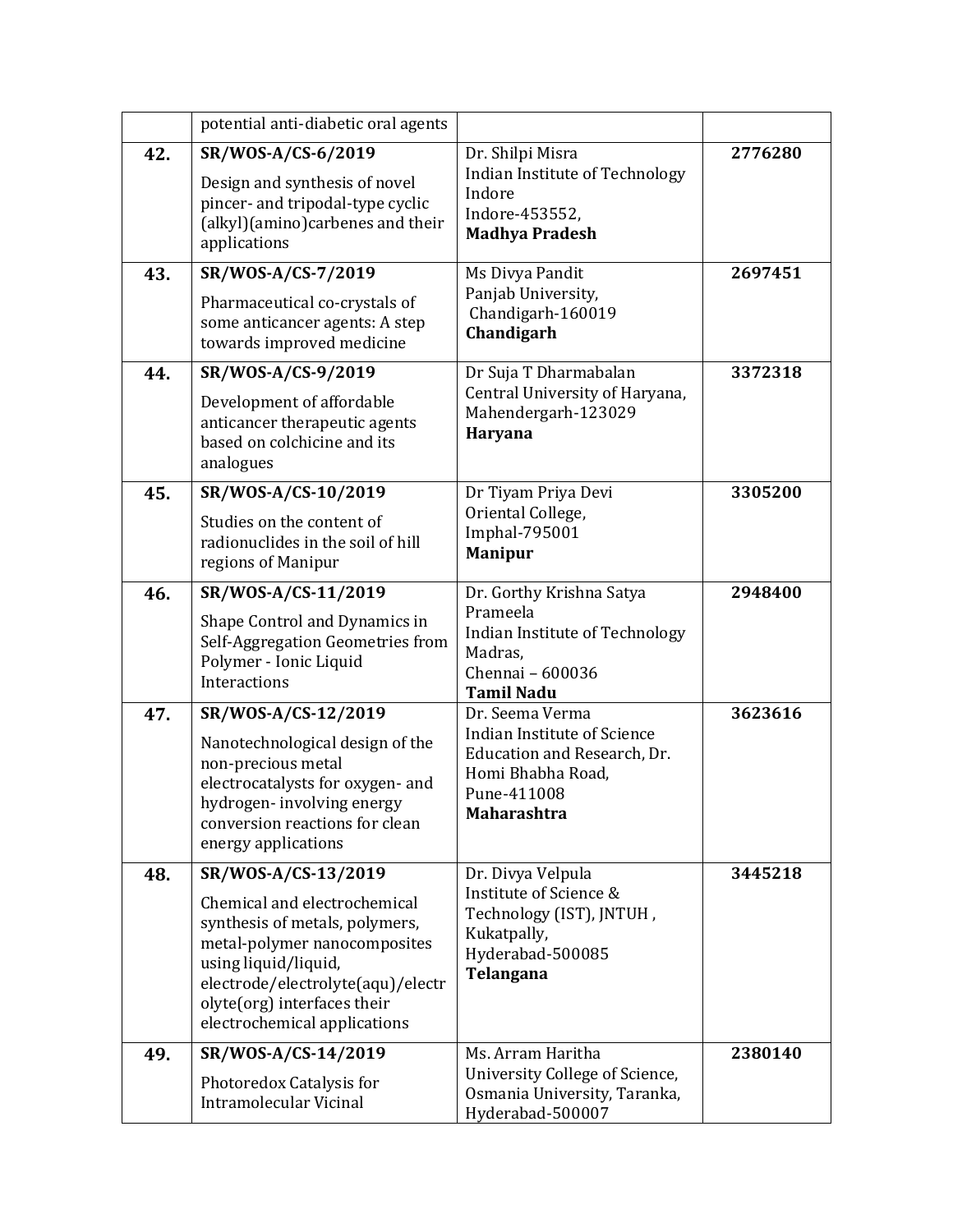|     | Thiosulfonylation of Alkynes and<br>Alkenes                                                                                                                                                                                                 | Telangana                                                                                                                  |         |
|-----|---------------------------------------------------------------------------------------------------------------------------------------------------------------------------------------------------------------------------------------------|----------------------------------------------------------------------------------------------------------------------------|---------|
| 50. | SR/WOS-A/CS-15/2019<br>Design and Development of<br>lanthanide - MOF using 2-D<br>graphene like sheets as ligand for<br>simultaneous photocatalysis and<br>sensing application                                                              | Dr. Madhulekha Gogoi<br>North East Institute of Science<br>& Technology,<br>Jorhat-785006<br><b>Assam</b>                  | 3119472 |
| 51. | SR/WOS-A/CS-18/2019<br><b>Velocity Map Imaging of HONO</b>                                                                                                                                                                                  | Dr. Monali Nitin Kawade<br>Indian Institute of Technology<br>Bombay, Powai,<br>Mumbai-400076<br><b>Maharashtra</b>         | 3107322 |
| 52. | SR/WOS-A/CS-24/2019<br>Phytochemical investigation of<br>traditional medicinal plants in<br>search of bioactive constituents                                                                                                                | Ms Barkha Darra Wadhwani<br>Mohanlal Sukhadia University<br>Udaipur-313001<br>Rajasthan                                    | 2288280 |
| 53. | SR/WOS-A/CS-26/2019<br>Synthesis and optoelectronic<br>studies of metal chalcogenides<br>nanostructures                                                                                                                                     | Dr. Jyosna Chaturvedi<br>Indian Institute of Science<br>Bangalore-560012<br><b>Karnataka</b>                               | 3666200 |
| 54. | SR/WOS-A/CS-30/2019<br>Remediation of contaminated<br>sites containing hydrophobic<br>organic compounds particularly<br>PAHs by mixed micellar soft<br>systems                                                                              | Dr. Rohi Masrat<br>National Institute of<br>Technology Srinagar,<br>Hazratbal Kashmir<br>Kashmir-190006<br>$\mathbf{R}$ K  | 3323424 |
| 55. | SR/WOS-A/CS-31/2019<br>Synthesis of biologically active<br>natural products and their<br>analogues: exploring their<br>potential for biological<br>applications                                                                             | Dr. Anwita Mudiraj<br>University of Hyderabad,<br>Hyderabad-500046<br>Telangana                                            | 3212000 |
| 56. | SR/WOS-A/CS-35/2019<br>Goal directed synthetic<br>engineering and detailed<br>electrochemical investigation of<br><b>Transition Metal Phosphide</b><br>electrocatalyst and photocatalyst<br>for Hydrogen generation from<br>water splitting | Dr. Reshma Bhosale Kalamkar<br>Savitribai Phule Pune<br>University, Ganeshkhind Road,<br>Pune-411007<br><b>Maharashtra</b> | 3614275 |
| 57. | SR/WOS-A/CS-42/2019<br>Fluorescent probes incorporating                                                                                                                                                                                     | Dr. Poulomi Majumdar<br>CSIR-Indian Institute of<br>Chemical Technology, Uppal                                             | 3754846 |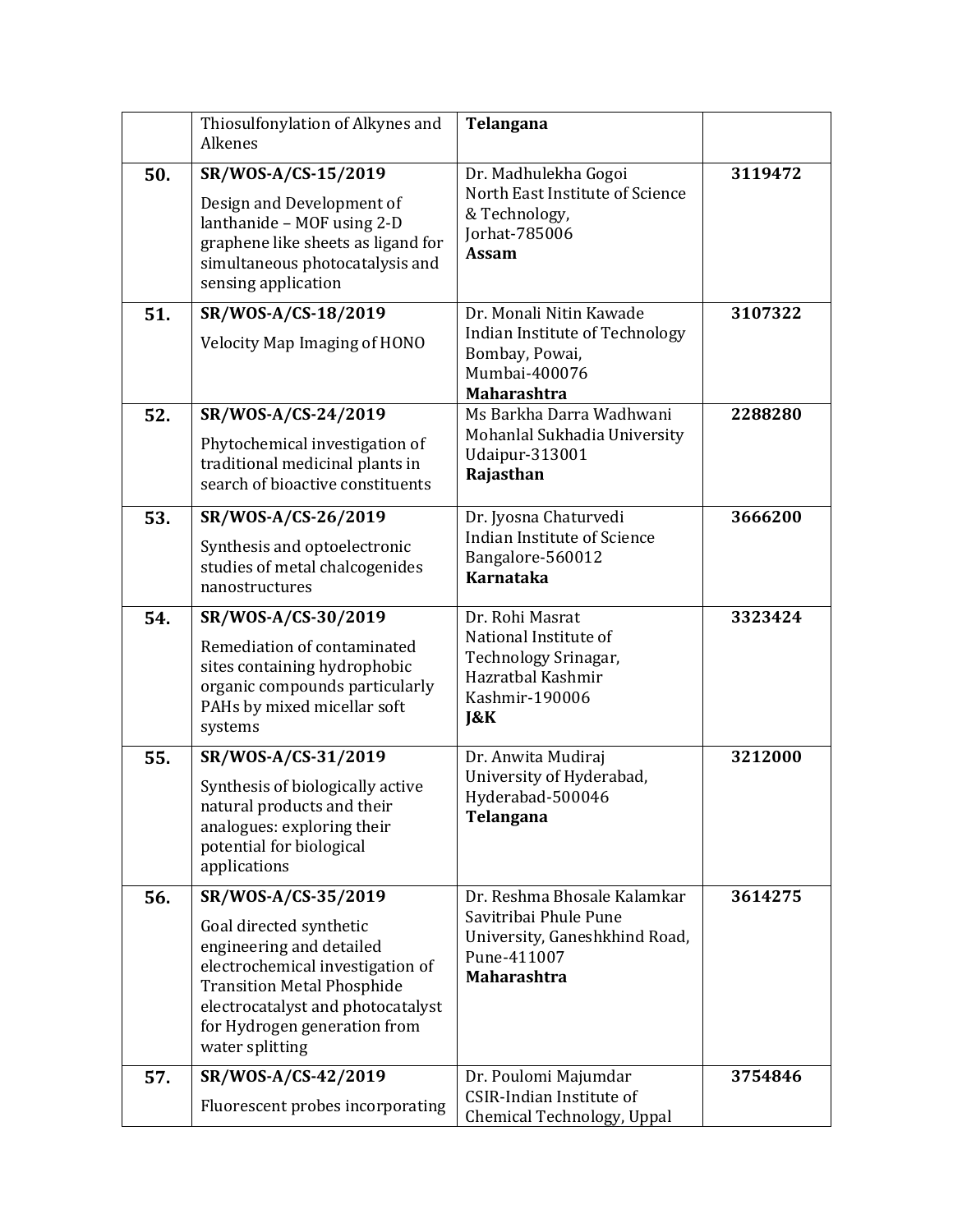|     | rhodamine and/or bodipy dyes:<br>preparation, study of<br>photophysical properties and<br>application as ION sensors/triplet<br>photosensitizers for<br>photodynamic imaging material                   | Road Tarnaka,<br>Hyderabad-500007<br>Telangana                                                                                                   |         |
|-----|---------------------------------------------------------------------------------------------------------------------------------------------------------------------------------------------------------|--------------------------------------------------------------------------------------------------------------------------------------------------|---------|
| 58. | SR/WOS-A/CS-43/2019<br>Searching of New analogues for<br><b>Antimalarial and Anticancer</b><br>agents: Design, Synthesis and<br><b>Biological Evaluation</b>                                            | Dr. Geetali Pachauri<br>Banaras Hindu University,<br>Varanasi-221005<br><b>Uttar Pradesh</b>                                                     | 2981400 |
| 59. | SR/WOS-A/CS-51/2019<br>Accelerated carbonation of<br>municipal solid waste and<br>industrial byproducts for CO2<br>sequestration - scope for climate<br>change mitigation                               | Dr. Thriveni Thenepalli<br>Indian Institute of Technology<br>Tirupati, Tirupati-517506<br><b>Andhra Pradesh</b>                                  | 3118392 |
| 60. | SR/WOS-A/CS-54/2019<br>Exploration of iridoids and<br>isoprenoids as chemotherapeutic<br>agents from some                                                                                               | Ms Umme Ummarah Fariha<br>Indian Institute of Chemical<br>Technology,<br>Hyderabad-500007<br>Telangana                                           | 2392239 |
| 61. | DST/WOS-A/CS-56/2019<br>Design, synthesis and<br>antimicrobial and anticancer<br>evaluation of $\beta$ -carboline<br>derivatives bearing oxazole<br>moiety                                              | Dr. Deepali Shankar Pakhare<br>Tuljaram Chaturchand College<br>of Arts, Science and Commerce,<br>Baramati -413102<br><b>Maharashtra</b>          | 3091392 |
| 62. | SR/WOS-ACS-57/2019<br>Design and investigation of<br>sustainable extractive<br>fermentation coupled affinity<br>chromatography for production<br>and purification of ultrapure<br>thrombolytic protease | Ms Shalaka Ramya Muniasamy<br>SASTRA University,<br>Thanjavur-613401<br>Tamil Nadu                                                               | 2482420 |
| 63. | DST/WOS-A/CS-58/2019<br>Fabrication of carbon nanotube-<br>metal oxides based nano<br>architecture as a flexible anode<br>for lithium ion batteriess                                                    | Ms Anushi Sharma<br><b>Advanced Materials and</b><br>Processes Research Institute,<br>Hoshangabad Road<br>Bhopal-462026<br><b>Madhya Pradesh</b> | 1849210 |
| 64. | DST/WOS-A/CS-61/2019<br>Preclinical Evaluation of<br>combinational Topotecan and<br>Thymoquinone polymeric nano-                                                                                        | Ms Naga Sri Latha CH<br>Director, National Chemical<br>Laboratory Pune, Dr. Homi<br>Bhabha Road, Pasan,<br>Pune-411008                           | 2706500 |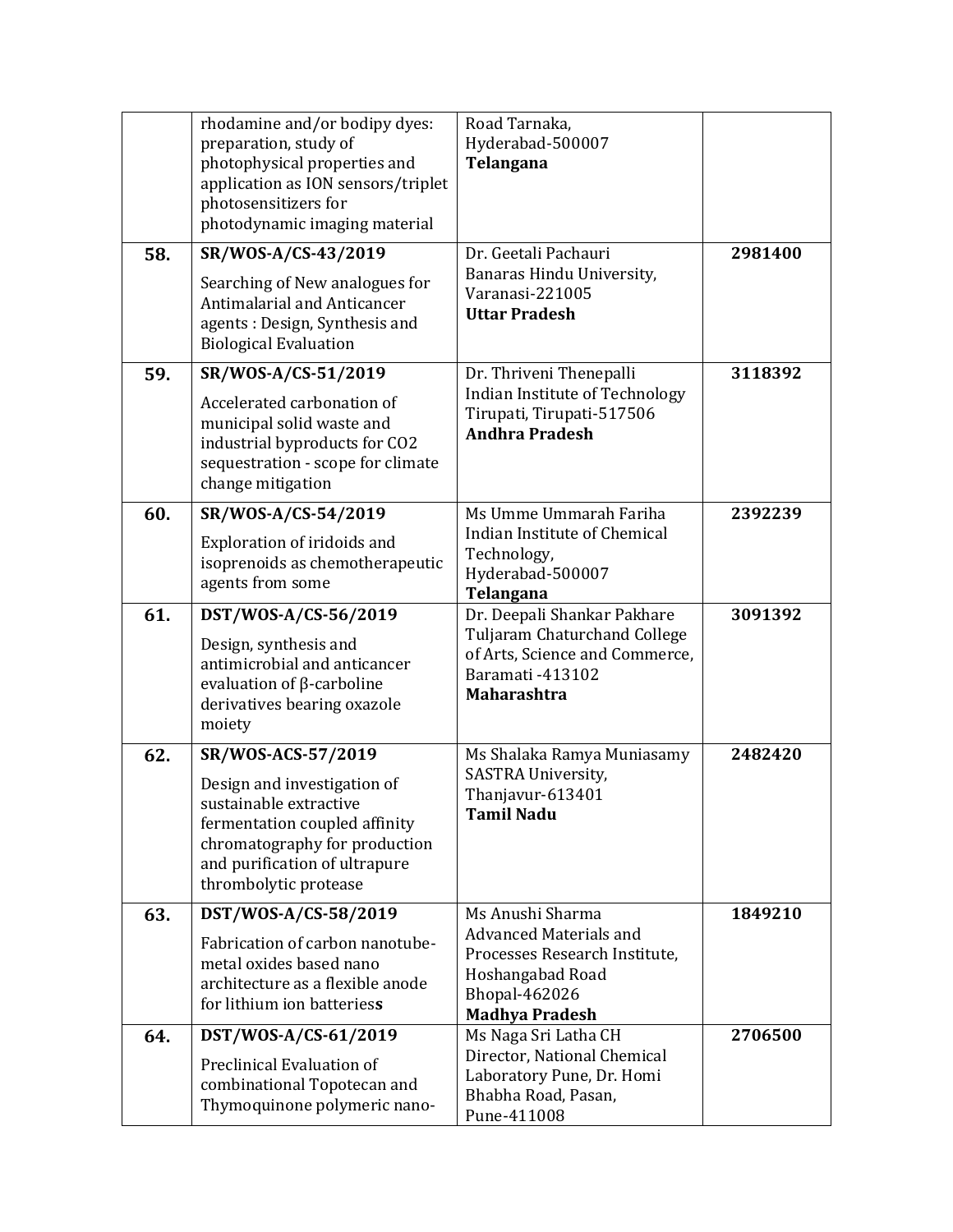|     | targeted therapeutic model for<br>Colorectal cancer                                                                                                                                                                                                                                             | <b>Maharashtra</b>                                                                                                                                      |         |
|-----|-------------------------------------------------------------------------------------------------------------------------------------------------------------------------------------------------------------------------------------------------------------------------------------------------|---------------------------------------------------------------------------------------------------------------------------------------------------------|---------|
| 65. | DST/WOS-A/CS-64/2019                                                                                                                                                                                                                                                                            | Dr. Deepa Iyer                                                                                                                                          | 3086744 |
|     | Anti-Proliferative and 3-D<br>Molecular Modeling Studies of<br><b>Isolated Phytochemicals from</b><br>Apium graveolens and Evolulus<br>alsinoides as Potential Inhibitor<br>against Hormone Dependent<br><b>Breast Cancer with Development</b><br>of Targeted Release Phytosomes<br>Formulation | Madhya Pradesh Council of<br><b>Science and Technology</b><br>(MPCOST), Vigyan Bhawan,<br>Nehru Nagar,<br><b>Bhopal-462003</b><br><b>Madhya Pradesh</b> |         |
| 66. | DST/WOS-A/CS-66/2019                                                                                                                                                                                                                                                                            | Dr. Sai Prathima Parvathaneni                                                                                                                           | 3090197 |
|     | Directing group assisted remote<br>C-H functionalisation strategy on<br>alpha-amino acids and its<br>application to synthesis of Drugs                                                                                                                                                          | Indian Institute of Chemical<br>Technology,<br>Hyderabad-500 007<br>Telangana                                                                           |         |
| 67. | DST/WOS-A/CS-70/2019                                                                                                                                                                                                                                                                            | Ms. Priya Durai                                                                                                                                         | 2605840 |
|     | Computational and experimental<br>method for the development of<br>novel glitazones for alzheimers<br>disease by activating pgc 1 Alpha<br>Signaling via Ppar Gamma                                                                                                                             | JSS College of Phrmacy, S.S.<br>Nagar<br>Mysore-570015<br>Karnataka                                                                                     |         |
| 68. | DST/WOS-A/CS-72/2019                                                                                                                                                                                                                                                                            | Dr. Preeti Ravindra Bhoge                                                                                                                               | 3704600 |
|     | Design and synthesis of Heparan<br>Sulphate mimetic to target Wnt<br>signalling pathway via<br>immunomodulation: An active<br>anti-cancer therapy                                                                                                                                               | <b>Indian Institute of Science</b><br>Education and Research, Dr.<br>Homi Bhabha Road<br>Pune-411008<br><b>Maharashtra</b>                              |         |
| 69. | DST/WOS-A/CS-73/2019                                                                                                                                                                                                                                                                            | Ms Shaista Hassan                                                                                                                                       | 2334524 |
|     | Towards understanding packing<br>in Molecular Solids. An approach<br>to establish relationship between<br>packing and properties                                                                                                                                                                | University of Kashmir,<br>Hazratbal,<br>Srinagar-190006<br>$\&K$                                                                                        |         |
| 70. | DST/WOS-A/CS-74/2019                                                                                                                                                                                                                                                                            | Dr. Pramiti Hui                                                                                                                                         | 3175400 |
|     | Investigating the bulk versus<br>edge electrocatalytic activity for<br>water oxidation by single layer<br>transition metal dichalcogenide<br>sheets (TMDS) through operando<br>Raman-spectro electrochemistry                                                                                   | Indian Institute of Technology<br>Bombay, Powai,<br>Mumbai-400076<br><b>Maharashtra</b>                                                                 |         |
| 71. | DST/WOS-A/CS-75/2019                                                                                                                                                                                                                                                                            | Dr. Neha Sharma Prabhakar                                                                                                                               | 3174532 |
|     | Electroorganic synthesis of some                                                                                                                                                                                                                                                                | Banaras Hindu University,<br>Varanasi-221005                                                                                                            |         |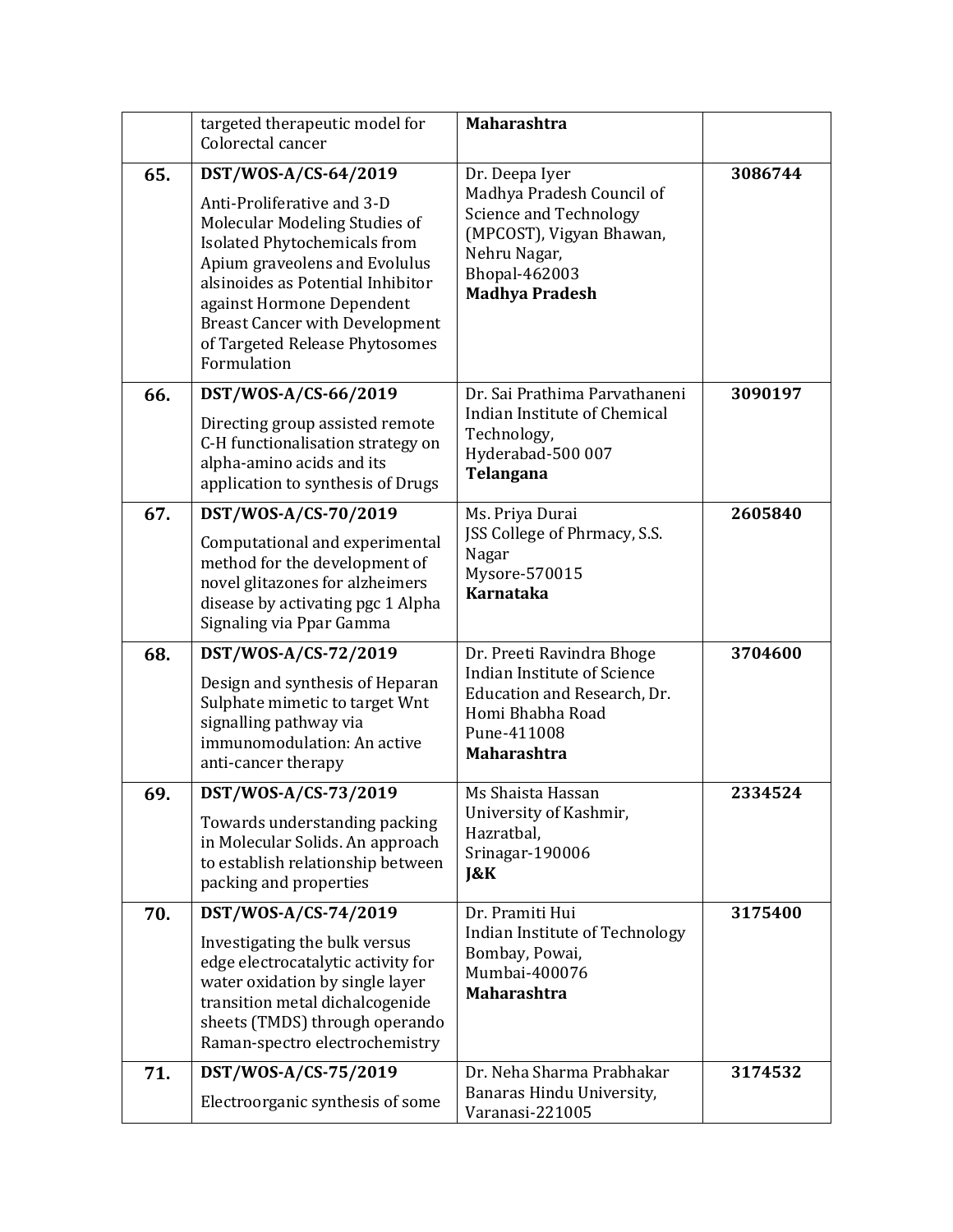|     | fluroorganic/organic molecules:<br>Development of environmentally<br>environmentally benign methods                                                                                                                                                  | <b>Uttar Pradesh</b>                                                                                    |         |
|-----|------------------------------------------------------------------------------------------------------------------------------------------------------------------------------------------------------------------------------------------------------|---------------------------------------------------------------------------------------------------------|---------|
| 72. | DST/WOS-A/CS-77/2019<br>Development of pi-conjugated<br>supramolecular motifs as organic<br>radical precursors and<br>panchromatic near infrared<br>absorbers for application in<br>organic electronics and<br>multifunctional biomedical<br>imaging | Dr. Sunanda Sahana<br>Jawaharlal Nehru University,<br>New Delhi-110067<br><b>Delhi</b>                  | 3501533 |
| 73. | DST/WOS-A/CS-79/2019<br>Visible light initiated photoredox<br>catalyzed synthesis of<br>heterocyclic scaffolds                                                                                                                                       | Dr. Ritu Kapoor<br>University of Allahabad,<br>Allahabad-211002<br><b>Uttar Pradesh</b>                 | 3274344 |
| 74. | DST/WOS-A/CS-80/2019<br>Low energy electron induced<br>Chemistry in condensed phase                                                                                                                                                                  | Dr. Daly Davis<br>Bhabha Atomic Research<br>Centre, Trombay,<br>Mumbai-400085<br><b>Maharashtra</b>     | 3196800 |
| 75. | DST/WOS-A/CS-81/2019<br>Studies on the metal catalyzed<br>reactions of diazo compounds<br>towards the synthesis of<br>biologically important<br>heterocycles and indole alkaloids                                                                    | Ms Rofin Mangali<br>Bharathidasan University,<br>Tiruchirappalli-620 024<br><b>Tamil Nadu</b>           | 1984781 |
| 76. | DST/WOS-A/CS-85/2019<br>Design and synthesis of<br>iminosugar-base seven<br>membered fused deazapurine<br>nucleosides and nucleotides                                                                                                                | Dr. Ketaki Ghosh<br>Indian Institute of Technology<br>Mandi,<br>Mandi-175001<br><b>Himachal Pradesh</b> | 3030480 |
| 77. | DST/WOS-A/CS-86/2019<br>Elucidating the interactions<br>between lectins and sugar capped<br>nanoparticles towards the<br>development of nanoparticle<br>based theranostic agents                                                                     | Dr. Roopa Kenoth<br>Vellore Institut of Technology<br>$(VIT)$ ,<br>Vellore-632014<br><b>Tamil Nadu</b>  | 3269772 |
| 78. | DST/WOS-A/CS-88/2019<br><b>Evaluation of bioprospecting</b><br>potential of naturally occurring<br>flavonoids their derivatives and<br>inclusion complexes with<br>biodegradable macromolecules                                                      | Dr. Garima Mishra<br>Agharkar Research Institute,<br>Pune 411004<br><b>Maharashtra</b>                  | 3731616 |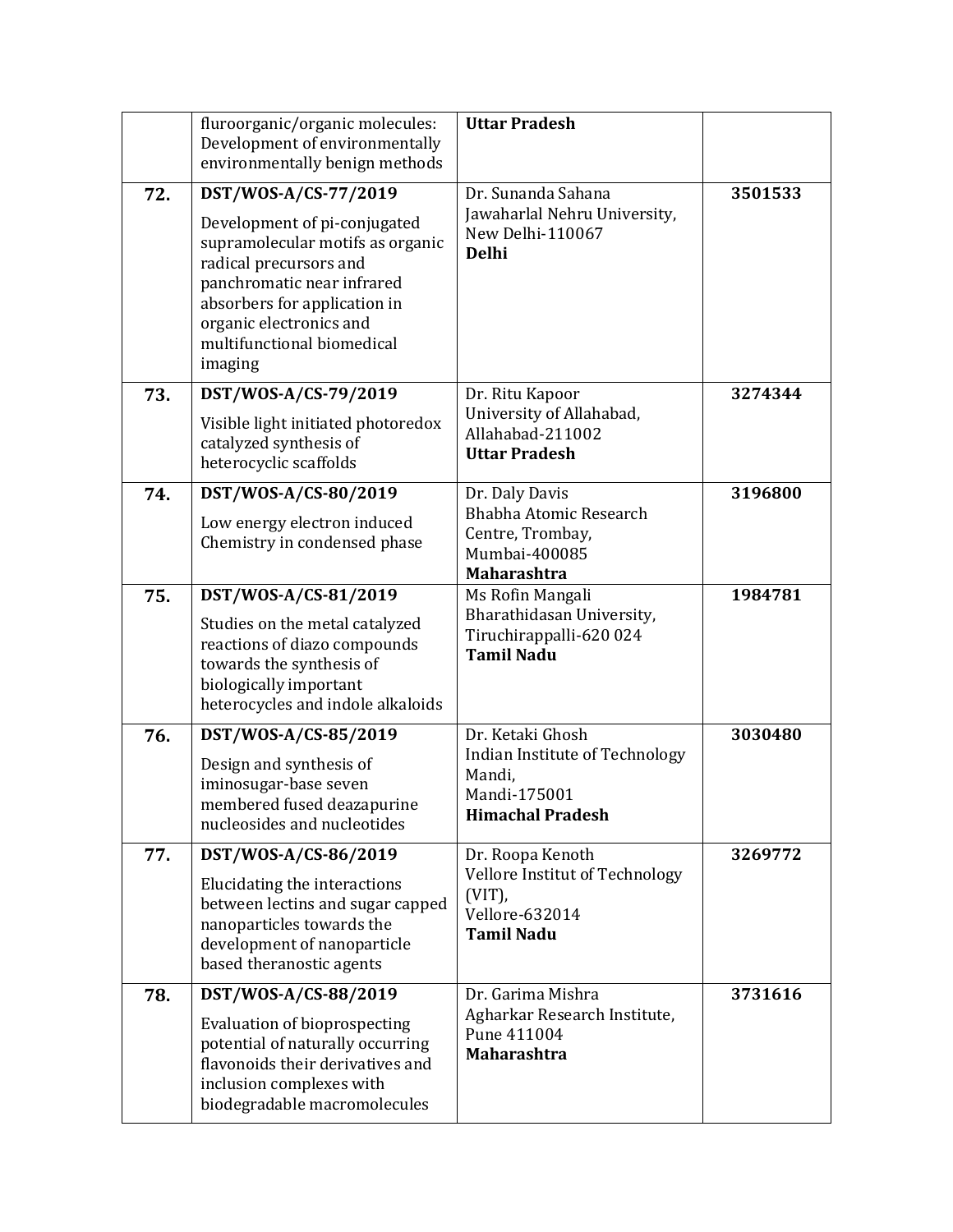| 79. | DST/WOS-A/CS-90/2019<br>Total synthesis of bengamide E                                                                                  | Dr. Akanksha Gupta<br>University of Hyderabad,<br>Hyderabad-500046,           | 3578346 |  |  |
|-----|-----------------------------------------------------------------------------------------------------------------------------------------|-------------------------------------------------------------------------------|---------|--|--|
|     | and Analogues Towards the<br>discovery of novel anti-cancer<br>agents                                                                   | Telengana                                                                     |         |  |  |
|     |                                                                                                                                         | <b>LIFE SCIENCES</b>                                                          |         |  |  |
| 80. | SR/WOS-A/LS-397/2018                                                                                                                    | Ms. Suman Bhargava                                                            | 2754301 |  |  |
|     | Study of bioactivity of secondary<br>metabolites of Photorhabdus<br>species on target and non-target<br>organisms of agriculture system | Chaudhary Charan Singh<br>University<br>Meerut-250004<br><b>Uttar Pradesh</b> |         |  |  |
| 81. | SR/WOS-A/LS-437/2018                                                                                                                    | Dr Meena Elangban                                                             | 3113400 |  |  |
|     | Whole genome sequencing of                                                                                                              | Kwaklei and Khonggunmlei<br>Orchids Pvt. Ltd                                  |         |  |  |
|     | zingibermonatanum (family<br>zingiberaceae)                                                                                             | Imphal                                                                        |         |  |  |
|     |                                                                                                                                         | <b>Manipur</b>                                                                |         |  |  |
|     | <b>ENGINEERING &amp; TECHNOLOGY</b>                                                                                                     |                                                                               |         |  |  |
| 82. | SR/WOS-A/ET-76/2018                                                                                                                     | Ms Sandhya Rajesh Sharma<br>A.D. Patel Institute of                           | 2886620 |  |  |
|     | Design and development of<br>efficient compact dielectric                                                                               | Technology, New Vallabh                                                       |         |  |  |
|     | resonator antenna for breast<br>Cancer detection                                                                                        | Vidyanagar-388121<br>Gujarat                                                  |         |  |  |
| 83. | SR/WOS-A/ET-116/2018                                                                                                                    | Dr. Archana Tiwari                                                            | 3375360 |  |  |
|     | Authentication of digitally                                                                                                             | Indian Institute of Technology<br>Bhilai,                                     |         |  |  |
|     | scanned documents and images<br>using watermarking technique                                                                            | Raipur-492015                                                                 |         |  |  |
| 84. | SR/WOS-A/ET-121/2018                                                                                                                    | Chhatisgarh<br>Ms Kalyani panigrahi                                           | 2673200 |  |  |
|     | Multichannel low power                                                                                                                  | National Institute of Science                                                 |         |  |  |
|     | incremental sigma delta adc for                                                                                                         | and Technology (NIST)<br>Berhampur-761008                                     |         |  |  |
|     | IoT application                                                                                                                         | <b>Odisha</b>                                                                 |         |  |  |
| 85. | SR/WOS-A/ET-135/2018                                                                                                                    | Ms Geetika Verma<br>Defense Institute of                                      | 2331720 |  |  |
|     | Performance analysis of<br>RF/microwave absorbing                                                                                       | AdvancedTechnology                                                            |         |  |  |
|     | materials using agricultural                                                                                                            | Pune-411025<br><b>Maharashtra</b>                                             |         |  |  |
|     | waste by adding suitable<br>additives                                                                                                   |                                                                               |         |  |  |
|     |                                                                                                                                         | <b>EARTH &amp; ATMOSPHERIC SCIENCES</b>                                       |         |  |  |
| 86. | SR/WOS-A/EA-6/2019                                                                                                                      | Dr. Ramamma Batta                                                             | 3393576 |  |  |
|     | Gravity, magnetic and resistivity<br>surveys for delineating basement                                                                   | University of Hyderabad,<br>Hyderabad-500046                                  |         |  |  |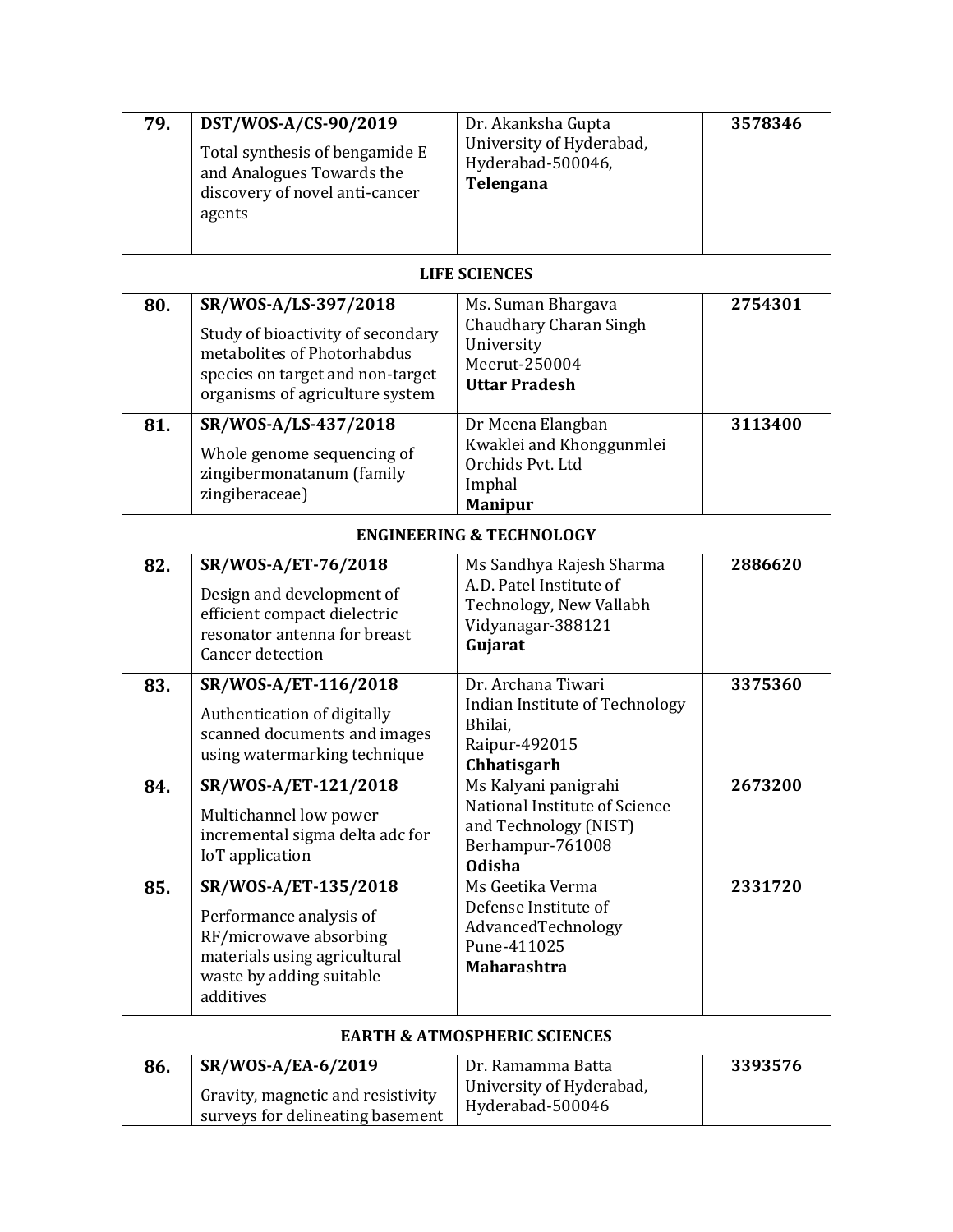|     | configuration and structural<br>features of listric fault<br>morphologies in Goka region,<br>Kaladgi basin, India: Aid to<br>mineral exploration                                                                     | Telangana                                                                                                                                      |         |
|-----|----------------------------------------------------------------------------------------------------------------------------------------------------------------------------------------------------------------------|------------------------------------------------------------------------------------------------------------------------------------------------|---------|
| 87. | SR/WOS-A/EA-8/2019<br>Depositional history and<br>biostratigraphy of Ordovician-<br>Silurian succession of the Spiti<br>basin, Tethys Himalaya: its<br>Correlation and<br>Paleoenvironmental significance            | Dr. Shivani Pandey<br>Wadia Institute of Himalayan<br>Geology<br>Dehradun-48001<br><b>Uttrakhand</b>                                           | 3031344 |
| 88. | SR/WOS-A/EA-11/2019<br>Application of wetland<br>macrophytes as a<br>biosorbent/biodegrader for<br>removal of petroleum<br>hydrocarbons present in<br>formation water                                                | Ms Manisha Goswami<br>Institute of Advanced Study in<br><b>Science and Technology</b><br>(IASST)<br>Guwahati-781035<br><b>Assam</b>            | 2034800 |
| 89. | SR/WOS-A/EA-14/2019<br>Ice volume estimation of<br>Himalayan glaciers using novel<br>method                                                                                                                          | Dr. Anubha Aggarwal<br>Delhi Technological University,<br>New Delhi-110042<br><b>Delhi</b>                                                     | 3072816 |
| 90. | SR/WOS-A/EA-18/2019<br>Air-sea coupling of indian ocean<br>and its climatic responses                                                                                                                                | Ms Nisha P G<br>BMS College of Engineering,<br>Bangalore-560019<br><b>Karnataka</b>                                                            | 2135540 |
| 91. | SR/WOS-A/EA-23/2019<br>Petrological studies of<br>Precambrian alkaline suite of<br>rocks from parts of North Purulia<br>Shear Zone, Eastern Indian<br>shield: Implication for<br>tectonomagmatic evolution           | Ms Ankita Basak<br>University of Calcutta,<br>Kolkata-700019<br><b>West Bengal</b>                                                             | 2098840 |
| 92. | SR/WOS-A/EA-24/2019<br>Influence of upper ocean Physical<br>Processes on the Oxygen and<br>Nutrient variability in the North<br>Indian Ocean using eddy<br>permitting coupled ecosystem<br>model of the global Ocean | Dr. Chikka Kalyani Devasena<br><b>CSIR-Fourth Paradigm</b><br>Institute, NAL Belur Campus,<br>Windtunnel Road<br>Bangalore-560037<br>Karnataka | 2748816 |
| 93. | SR/WOS-A/EA-27/2019<br>Impact of climate change on<br>ocean productivity in Indian                                                                                                                                   | Dr. Rajalakshmi Raju<br>Anna University,<br>Chennai-600025<br><b>Tamil Nadu</b>                                                                | 3376200 |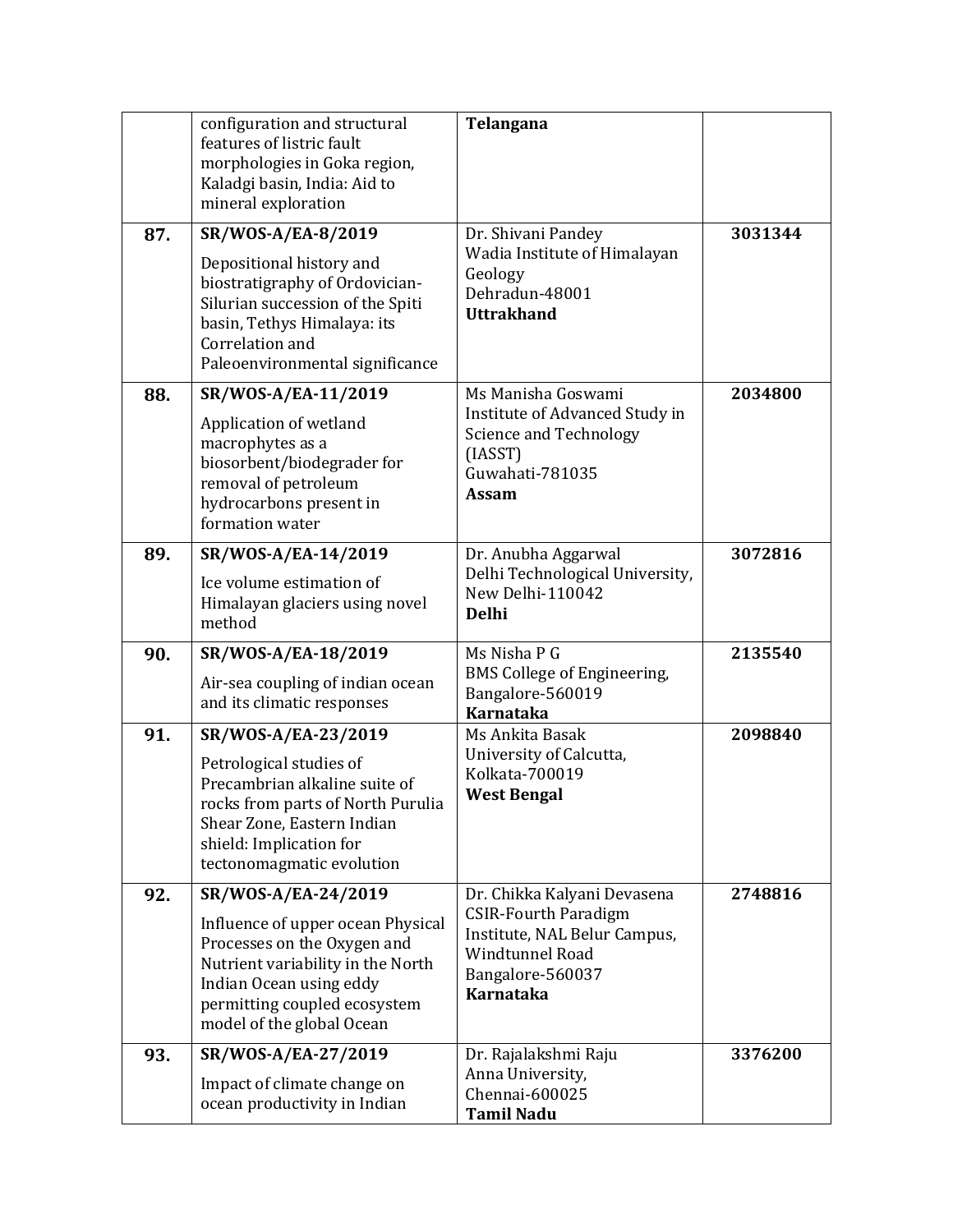|      | waters covering Arabian Sea, Bay<br>of Bengal and Indian Ocean                                                                                                                                                                          |                                                                                                                                             |         |
|------|-----------------------------------------------------------------------------------------------------------------------------------------------------------------------------------------------------------------------------------------|---------------------------------------------------------------------------------------------------------------------------------------------|---------|
| 94.  | SR/WOS-A/EA-28/2019<br>Ecomorphological variation in the<br>Recent bivalves along the Indian<br>coasts                                                                                                                                  | Ms Neha Sharma<br>University of Calcutta,<br>Kolkata-700019<br><b>West Bengal</b>                                                           | 1996860 |
| 95.  | SR/WOS-A/EA-20/2019<br>Assessment of tectonic<br>deformation in Satluj river basin,<br>Kinnaur using morphometric and<br>geomorphic analysis                                                                                            | Dr. Moulishree Joshi<br>Kumaun University<br>Nainital-263002<br><b>Uttrakhand</b>                                                           | 3047948 |
| 96.  | SR/WOS-A/EA-29/2019<br>Biogeochemical data and data<br>products for northern Indian<br>Ocean for studying the<br>Phytoplankton dynamics:<br>Synthesizing in-situ from Bio-<br>Argo and remote sensing<br><b>Observations</b>            | Ms Himakantha Gidugu<br><b>Indian National Centre for</b><br><b>Ocean Information Services</b><br>(INCOIS)<br>Hyderabad-500090<br>Telangana | 1860840 |
| 97.  | DST/WOS-A/EA-30/2019<br>Relative Geoeffectiveness of Inter<br>planetary coronal mass ejections<br>associated with different features                                                                                                    | Dr. Fainana Mustajab<br>Jamia Millia Islamia,<br>New Delhi-110025<br><b>Delhi</b>                                                           | 1027512 |
| 98.  | DST/WOS-A/EA-34/2019<br>2D Stochastic thermal modeling<br>in Southern Indian Shield                                                                                                                                                     | Ms Harini Guruhappa<br><b>CSIR-National Geophysical</b><br>Research Institute, Uppal<br>Road,<br>Hyderabad 500 007<br>Telangana             | 552182  |
| 99.  | SR/WOS-A/EA-36/2019<br>Landslide susceptibility<br>investigation in western ghats<br>using an integrated approach                                                                                                                       | Ms Rashmi Chandan<br>Central University of Kerala<br>Tejaswini Hills, Periye (P.O.)<br>Kasargod-671 316<br><b>Kerala</b>                    | 2204081 |
| 100. | DST/WOS-A/EA-37/2019<br>Tectonometamorphic<br>investigation of Lesser Himalayan<br>metapelites around Mangan,<br>Eastern Himalaya: constraints<br>from textural relationship, phase<br>equilibria modeling and U-Th-Pb<br>geochronology | Dr. Suparna Tewari<br>Wadia Institute of Himalayan<br>Geology,<br>Dehradun-248001<br><b>Uttrakhand</b>                                      | 3263544 |
| 101. | DST/WOS-A/EA-38/2019                                                                                                                                                                                                                    | Dr. Satyavathi Petapati<br>Indian Institute of Technology                                                                                   | 3735439 |